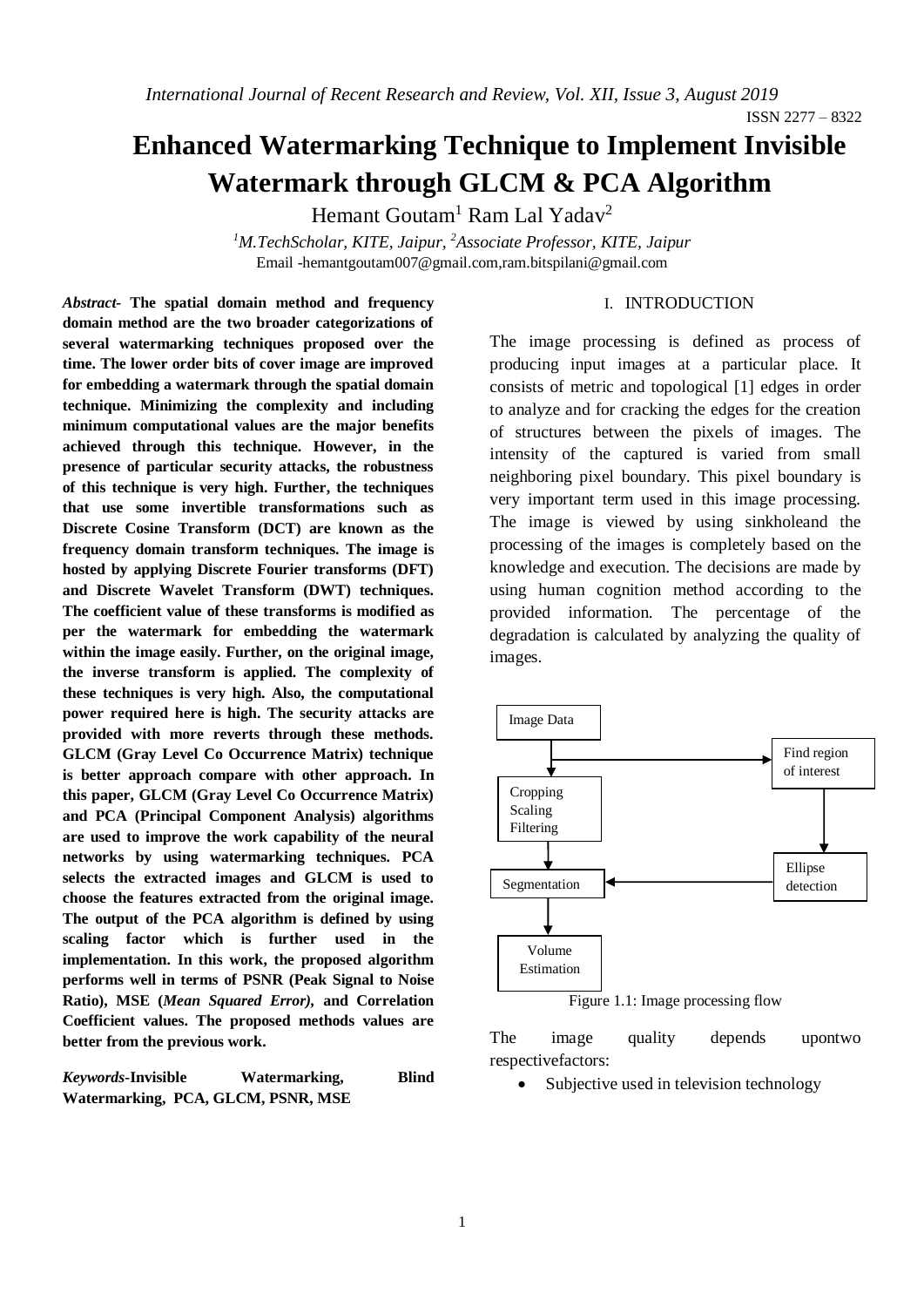Objective quantitative methods measuring image quality are more interesting for our purposes

The objectives of image processing can be divided into five groups:

1. Hallucination (monitor the objects that are not visible.)

2. Image restoration and sharpening (for creating better image.)

3. Image repossession (search for the image of interest.)

4. Measurement ofpattern (measures a range of objects in an image.)

5. Image acknowledgment (differentiate the objects in an image)

# *Digital Image Watermarking*

Digital watermarking embeds the data called watermark into a multimedia objects so that the watermarked can be identified in order to make an assertion regarding objects. It is of two types visible or invisible. For e.g. the logo of television channel is clearly visible at the corner of the television picture, is visible watermark whereas the invisible watermark is hidden inside the objects which can only be detected and identified by the authorized user. These types of watermarks are suitable for making authentication [8] and detection of unauthorized copies. It holds the embedded images with the information andthen these watermarked images are transmitted and extracted by the receiver. There are two different kinds of detection types in watermarking. In first type the detector does not require original cover of the image to detect the watermark and it is called blind watermarking. In the second type, the detector requires the original cover of the image to identify the watermark and is called non-blind watermark.

The model of digital image watermarkingis divided into two parts; the first one is the watermark embedding process and is shown in the figure 1.2.



Figure 1.2 Watermark Embedding

In Figure 1.3, shows represents sender, the Watermark is embedded into the Cover Image with the Secret Key that ensures the security [9] of watermarking process. The output is the Watermarked Image.

The embedding watermark in the LSB provides best image quality whereas the embedding watermark in the MSB The process of watermarking is divided into two parts:

- a) Embedding of watermark into host image
- b) Extraction of watermark from image
- **a) Watermarking Embedding:**The process of image watermarking is performed at the source e4nd. The watermark is embedding the host image by using any of the watermarking algorithms. The complete process is described in the figure 1.3.



Fig 1.3 Embedding process of image watermarking

**b) Watermarking Extraction:**In this process, the watermark is extracted from the watermarked image by reversing the embedding [16] algorithm. The complete process is shown by the figure 1.4.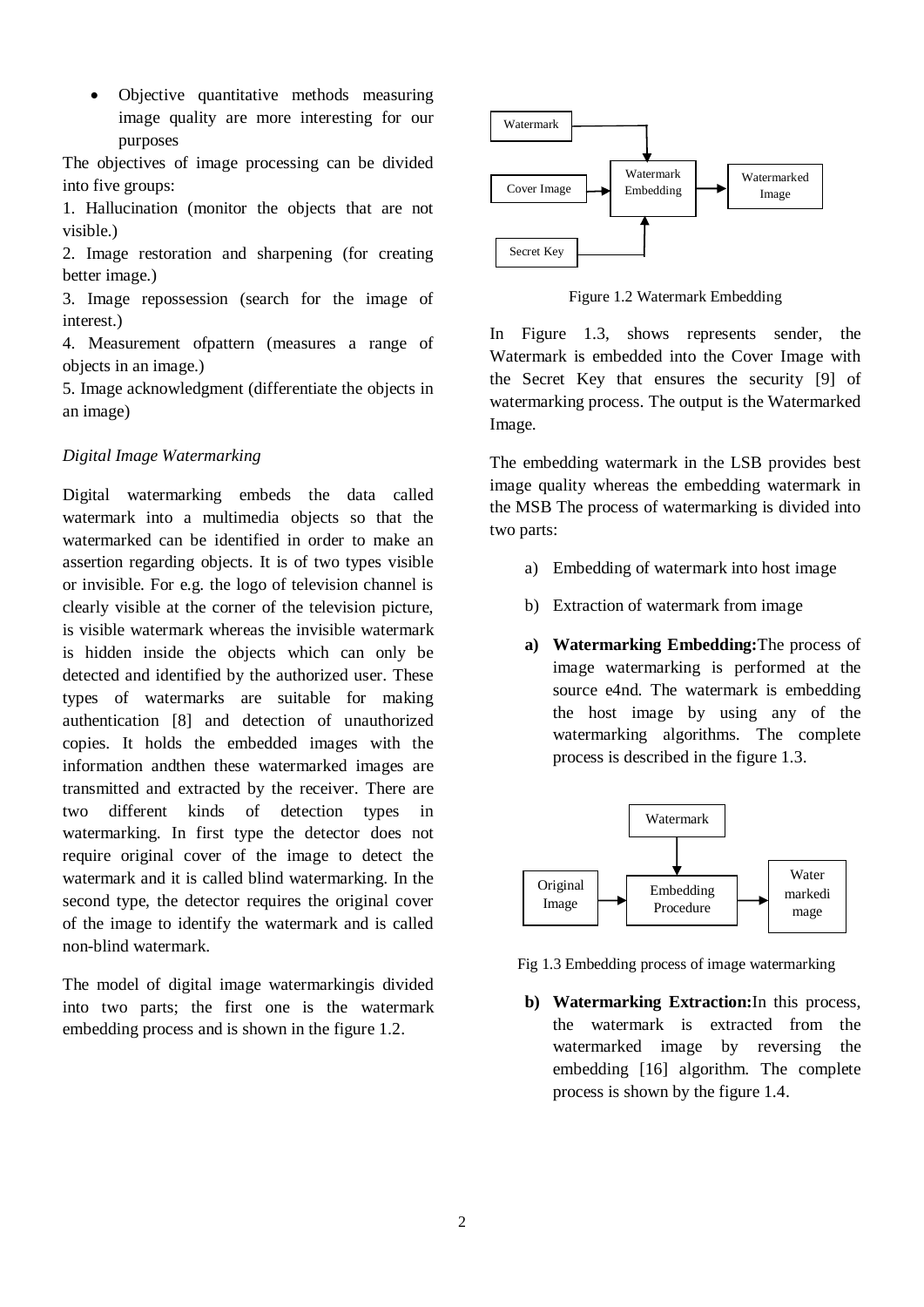

Fig.1.4. watermarking extraction

Watermarking requires some desirable properties based on the application of the embedded watermark images. Some of them are illustrated as follow:

- i. Effectiveness: It is most significant property of the watermarking technique that it should be effective and able to detect effectively. If effective watermarking does not takes place then the basic objective of watermarking is not fulfilled.
- ii. Host signal Quality: This is also important property. As, it is well known that the watermark is embedded in host signals like images, video, audio, so, the watermarking will takes place in such a manner that the host signals are changed up to minimum values and should not be noticed by the visible watermark.
- iii. Watermark Size: Watermarking is used for the owner verification and for the security confirmation of the embedded watermark and it always takes place during data transmission. So, it is very important to minimize the size of the watermark because it will increase the size of the transmitted data which will be visible to all.
- iv. Robustness: there are so many reasons by which the watermarking is degraded and altered at the time of transmission. Hence, the watermark should be robust and withstand

#### II. LITERATURE REVIEW

ArezouSoltaniPanah et.al (2018) reviewed [22] a latest development in the applications which are nonmedia and have emerged very largely from past so many years. The receiver is able to detect watermark so the invisibility can be redefined and accepted in all the conditions so that can be generalized more easily. The main purpose of this paper to motivate the research in this field and solves that the research problems occurring during data mining process. By using this model the data was not restricted to multimedia or any other persistent behavior. The complex format of the data affects the format of data mining and discovery of knowledge based methods. So, the digital watermarking methods are performed in such a manner that it will not interfere in data mining process. This improves the security issues which are one of the most common issues. The basic requirements for data mining are low complexity, scalability, able to distribute cooperative apparatus. Therefore, the researchers conclude that the proposed technique of watermarking is suitable for Iot and resolves the problem of ownership of network of collaborated with cloud computing.

Wen Zhang et.al (2018) summarizes [23] the research program for the implementation of watermarking technology and finding such technology which is hard to copy, easy to detect, less expensive and less polluted. The authors explained three stages that generates the watermarks, print, scans, extracts and identifies watermarks, which was divided during the process of watermarking. The digital watermarking methodology which is implemented on the digital images makes the research fragile and prevents to develop any kind of relationship between watermarking algorithm and printing process parameters. Therefore, the researchers concluded that the relationship of invisibility and robustness to resist printing- scanning attacks could be balanced. The process of printing and scanning involves color space transformation.

David-Octavio Muñoz-Ramirez et.al (2018) presented [24] a robust watermarking framework for the representation of color watermark. Discrete Cosine Transform (DCT) and Quantization Index Modulation (QIM) are the methods used to perform color image as a watermark. The color watermark is encoded in such a manner that the data used to represent the color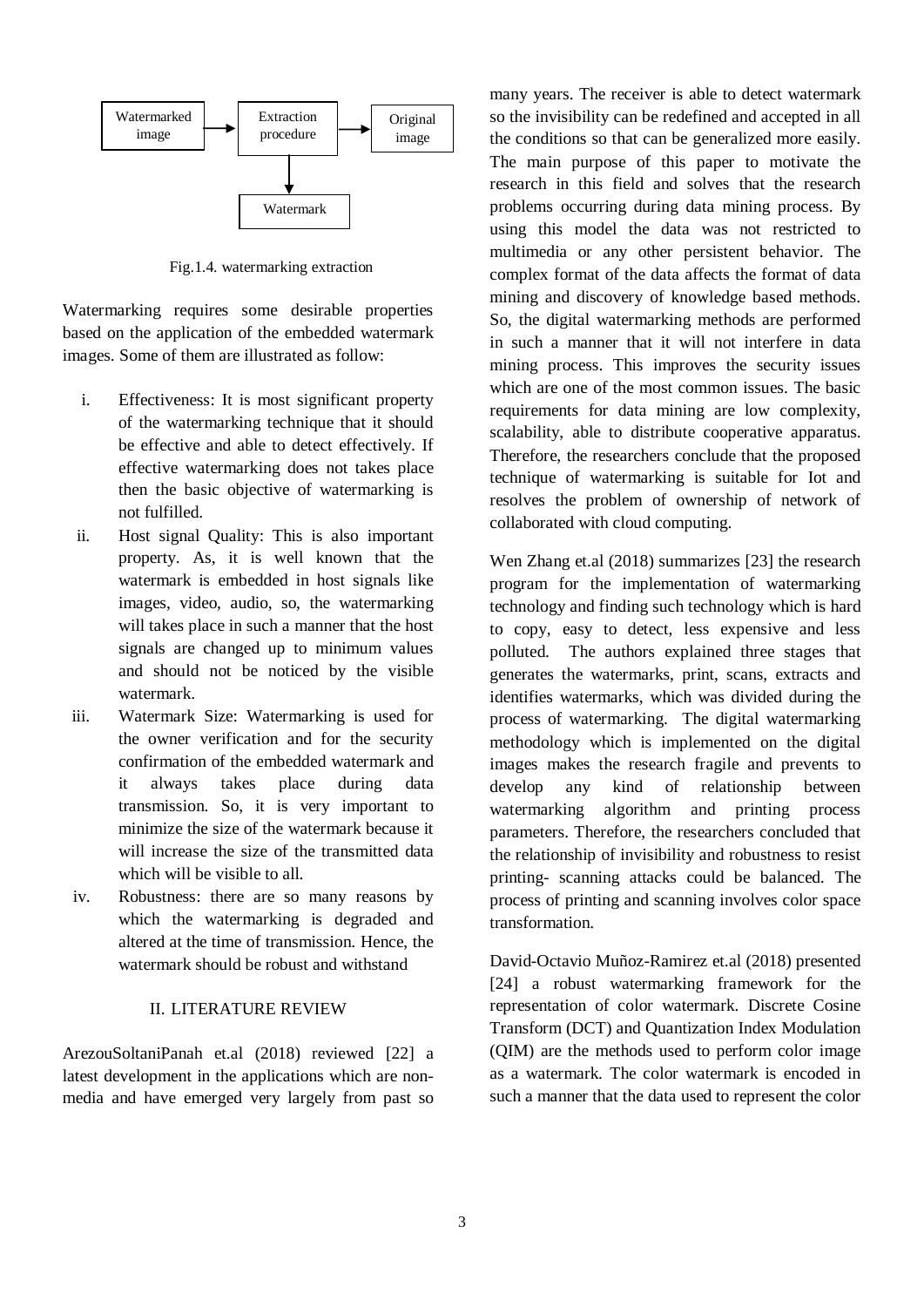is reduced. Moreover, the coded watermark converts into mid frequency coefficients of DCT are used to make sure about the robustness of the watermark. The efficiency of most common attacks like JPEG compression, impulsive and Gaussian noises, scaling etc has been compared with the proposed technique in terms of Peak-Signal-to Noise Ration (PSNR). Therefore, the results conclude that the proposed system achieves high imperceptibility with average values of PSNR and SSIM of 40 db and 0.994 respectively. The robustness is also very high as compared to the JPEG compression, impulsive and Gaussian noise, even the watermark could be recovered up to certain limit.

AnirbanPatra et.al (2018) proposed [25] a new technique for invisible watermarking of images by using alpha blending. The purpose of alpha blending is to display a bitmap and alpha bitmap is consisting of transparent and semi transparent pixels. The researchers have worked on color image and gray scale image, in which gray scale is works as watermark image which is placed at a secret place of the main scale image by using different values of alpha in alpha blending. This process is performed on the each plane of the image. Therefore, the resulting image having the information about color image and gray scale image but the original images are invisible. Hence, the researcher concluded that this technique can be used as image stenography after its post processing work.

Irshad Ahmad Ansari et.al (2018)proposed [26] image watermarking algorithm in the paper with the title "Block-based SVD image watermarking in spatial and transform domains". This proposed technique is used to protect the digital images from unauthorized users. For the identification of the actual owner of host image, robust image watermarking technique is used. The researcher finds that the robust watermarking scheme is faulty and the faults are being studied in this paper. The scheme is full of positive errors and so it is not right choice to figure out the ownership of watermarked image. Hence, the proposed approach improves the robustness and imperceptibility based on SVD approach.

Unfortunately, this approach becomes useless and meaningless due to the presence of false posit improves the robustness and imperceptibly by using block based SVD approach but this improvement become meaningless because of the security flaw (false positive error) that remain untouched in their scheme.

Aoshuang Dong et.al (2017)proposed [28] water marking embedding technique which transforms the domain of two-dimensional image and achieves 3D model protection of copyright. This process of embedding analyzes the principal components, normalization and the choice of the projection. A digital water marking method was proposed based on the three dimensional model projections of images. The experiments were conducted which shows that the proposed algorithm was robust to three dimensional model. Hence, the researcher concluded that the invisibility of the watermark is quiet good in three dimension model of water marking and capable of anti-rotation, anti translation and anti-noise attack.

## III. PROPOSED WORK

# *Problem Definition*

For making sure that the multimedia information is not accessed or modified by unauthorized users, several digital techniques have been proposed as per the growth of internet applications. However, the most commonly used technique is the watermarking technique. The spatial domain method and frequency domain method are the two broader categorizations of several watermarking techniques proposed over the time. The lower order bits of cover image are improved for embedding a watermark through the spatial domain technique. Minimizing the complexity and including minimum computational values are the major benefits achieved through this technique. However, in the presence of particular security attacks, the robustness of this technique is very high. Further, the techniques that use some invertible transformations such as Discrete Cosine Transform (DCT) are known as the frequency domain transform techniques. The image is hosted by applying Discrete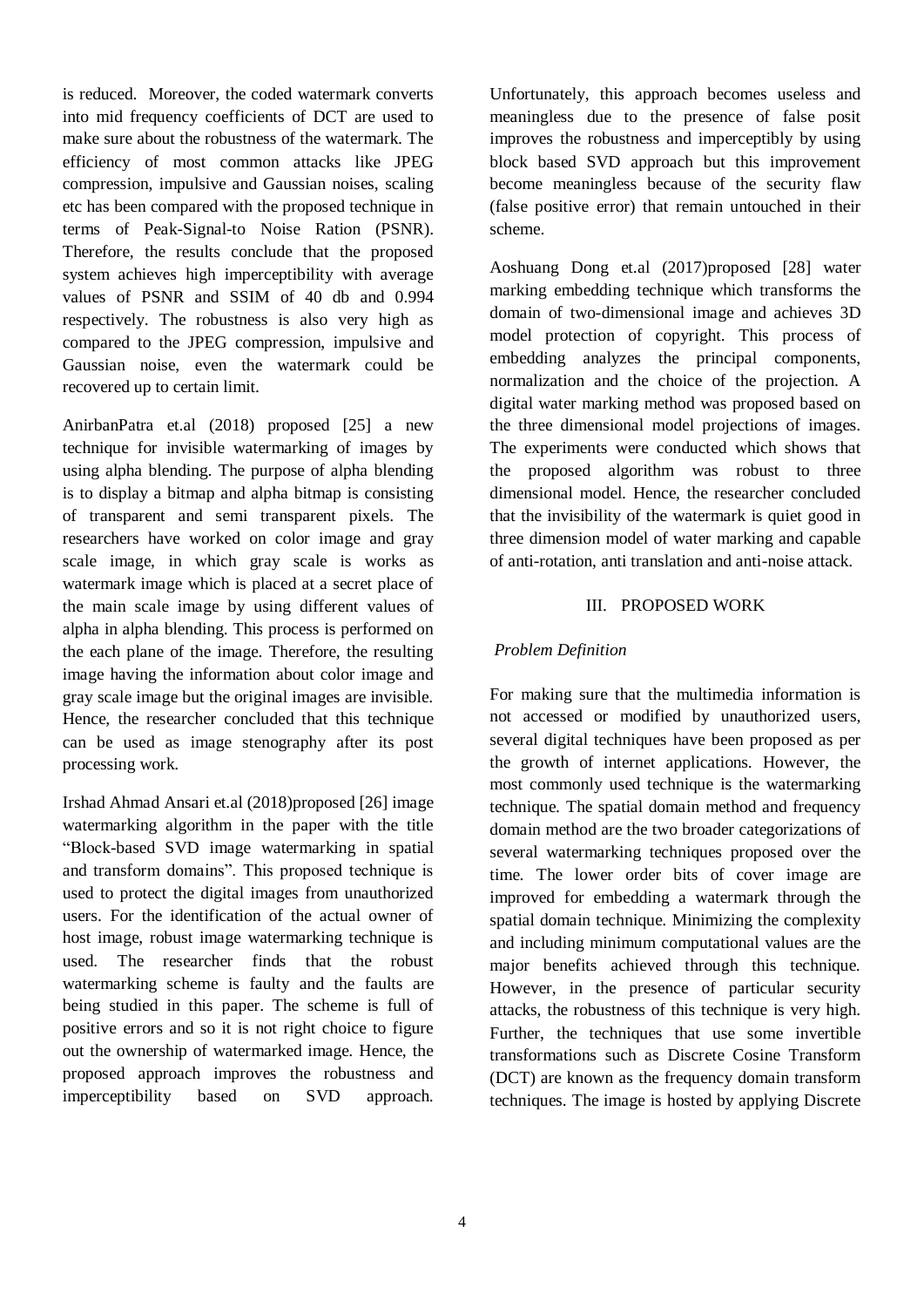Fourier transforms (DFT) and Discrete Wavelet Transform (DWT) techniques. The coefficient value of these transforms is modified as per the watermark for embedding the watermark within the image easily. Further, on the original image, the inverse transform is applied. The complexity of these techniques is very high. Also, the computational power required here is high. The security attacks are provided with more reverts through these methods. GLCM (Gray Level Co Occurrence Matrix) technique is another approach that is applied within this method.

#### *Objectives of Research*

Following are the major objectives to be achieved in this research:

1. Analyze the properties of existing watermarking algorithm.

2. Propose improvement in the watermarking technique to generate a blind watermark.

3. Proposed technique will be based on the GLCM algorithm to analyze features of the original image.

4. Implement proposed technique and compare it with existing technique.

#### *Research Methodology*

For providing security to the image data, an efficient technique known as watermarking is applied. Blind and semi-blind watermarking techniques are the two broader classifications of various watermarking techniques proposed over the time. The OS-ELM (Online Sequential Extreme Learning Machine) approach that is basically a machine learning approach is utilized to introduce semi-blind watermarked image in the base paper. For the extraction of features from the original and watermark images, the four levels DWT technique is applied. In order to introduce the semi-blind watermarks, the training image that is analyzed using DWT algorithm is given as input such that the final training sets can be created. The textual features of images are

analyzed using DWT algorithm. The proposed technique replaces DWT with GLCM algorithm that is less complex and creates blind watermarks easily by providing simple mechanism was creating the training sets.



Fig 3.1: Proposed Flowchart of embedding



Fig 3.2: Proposed Flowchart for extraction

Following are the steps followed within the proposed algorithm:

1. Input image: - Several sensitive and non-sensitive images are taken as input in the initial phase. For increasing the security of data, it is possible to hide the sensitive image within the non-sensitive image. The keys that encrypt the watermarking images are created using the non-sensitive image.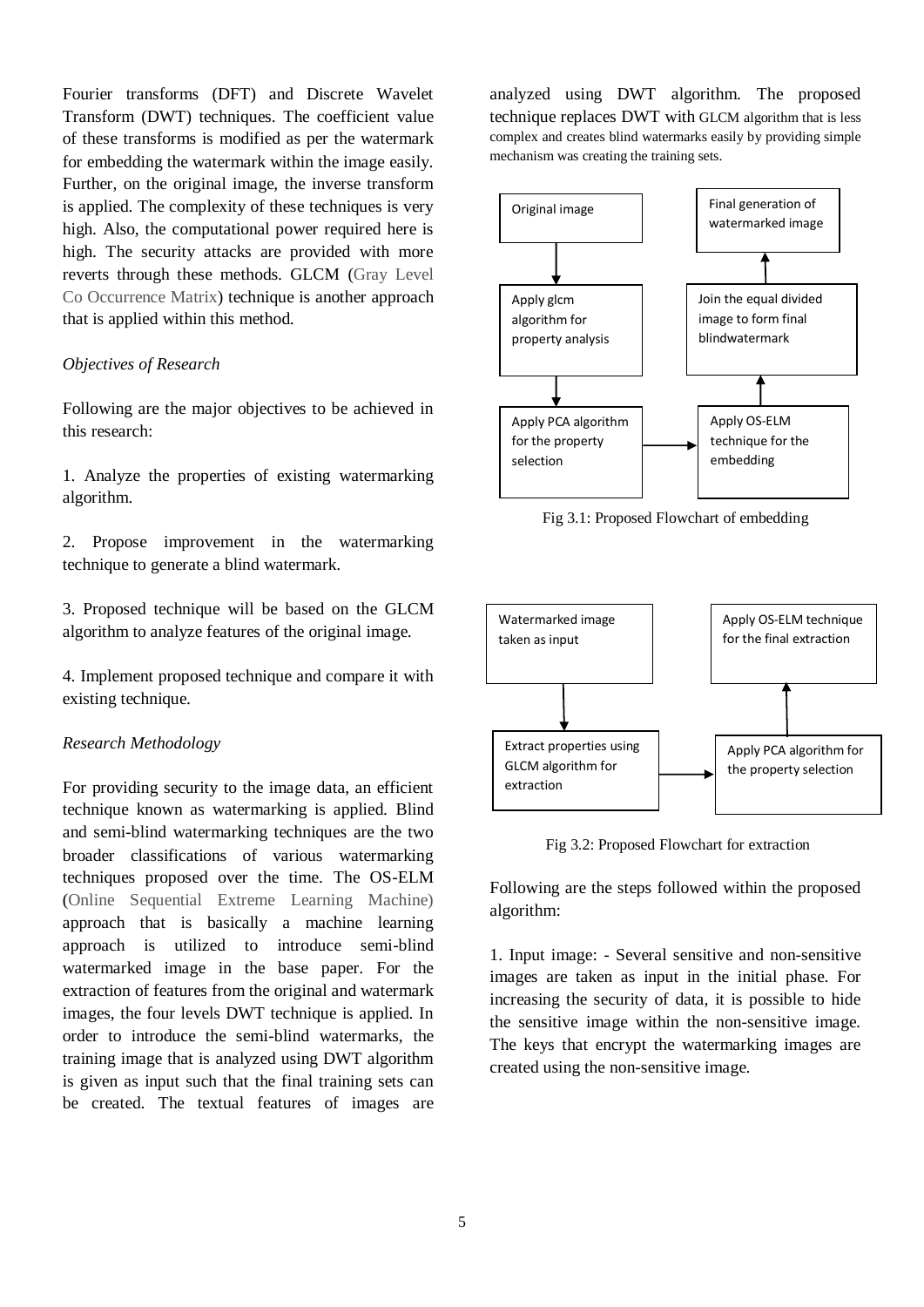2. Textural Feature Analysis: - The GLCM algorithm is applied in the secondary phase for extracting the textural features of the sensitive image. The various textural features such as correlation, homogeneity and so on can be extracted by applying GLCM algorithm.

## *GLCM Algorithm*

The GLCM algorithm is performed through following steps:

1. An input is given as an image and this image is stored as pixels. The matrix is considered to count the total number of pixels of an image.

2. Another matrix for instance matrix P is used to save the counted pixels.

3. The similarity amongst pixels those are stored within the input matrix is checked by applying the histogram technique.

4.The following formula is applied to calculate the contrast of matrix:

$$
g = \exp[\frac{mean(I) - minimum(I)}{maximum(I) - mean(I)}]
$$

5. From matrix g, the normalization matrix is generated as:

$$
g = \begin{bmatrix} 0.8 \text{ if } g < 0.8 \\ 1.2 \text{ if } g > 1.2 \\ go the rwise \end{bmatrix}
$$

3**.** Implement Particle Swarm Optimization Algorithm:- From the extracted pixels, features are chosen by the PCA algorithm. The image is taken as input by the PCA algorithm and amongst various pixels, similarities and differences are analyzed. The dimensions of input data are minimized by PCA algorithm through the calculation of similarity amongst pixels. The throughput distance is used to analyze the similarity amongst various pixels. The statistics techniques and mathematical formulas are used to compare the pixels against each other. Within the recognition and image compression fields, PCA is

applied generally. The data is transformed from high to low dimensions by applying the Principal Component Analysis (PCA) technique. The Eigen vector formula is used to calculate the low dimensions.

The PCA mechanism follows certain steps which are:

1. The mean value of matrix known as A is calculated.

2. From the matrix values, the mean value is subtracted and a new matrix B is generated.

3. Eigen formula is applied to calculate the covariance from matrix which is given as C=AAT.

4. Eigen formula is applied to calculate the Eigen value of C.

5. The following equation is applied to generate the Covariance matrix from input values:

$$
V_N S - \overline{S} = b_1 u_1 + b_2 u_2 + b_3 u_3 + \cdots + b_N u_N
$$

6. Within the low dimensions, the highest Eigen values are stored:

$$
\widehat{S}-\overline{S}=\sum_{I=0}^1 b_1 u_1; 1 < N
$$

# **IV. RESULTS & DISCUSSION**



Fig. 4.1 Generation of Watermarked Image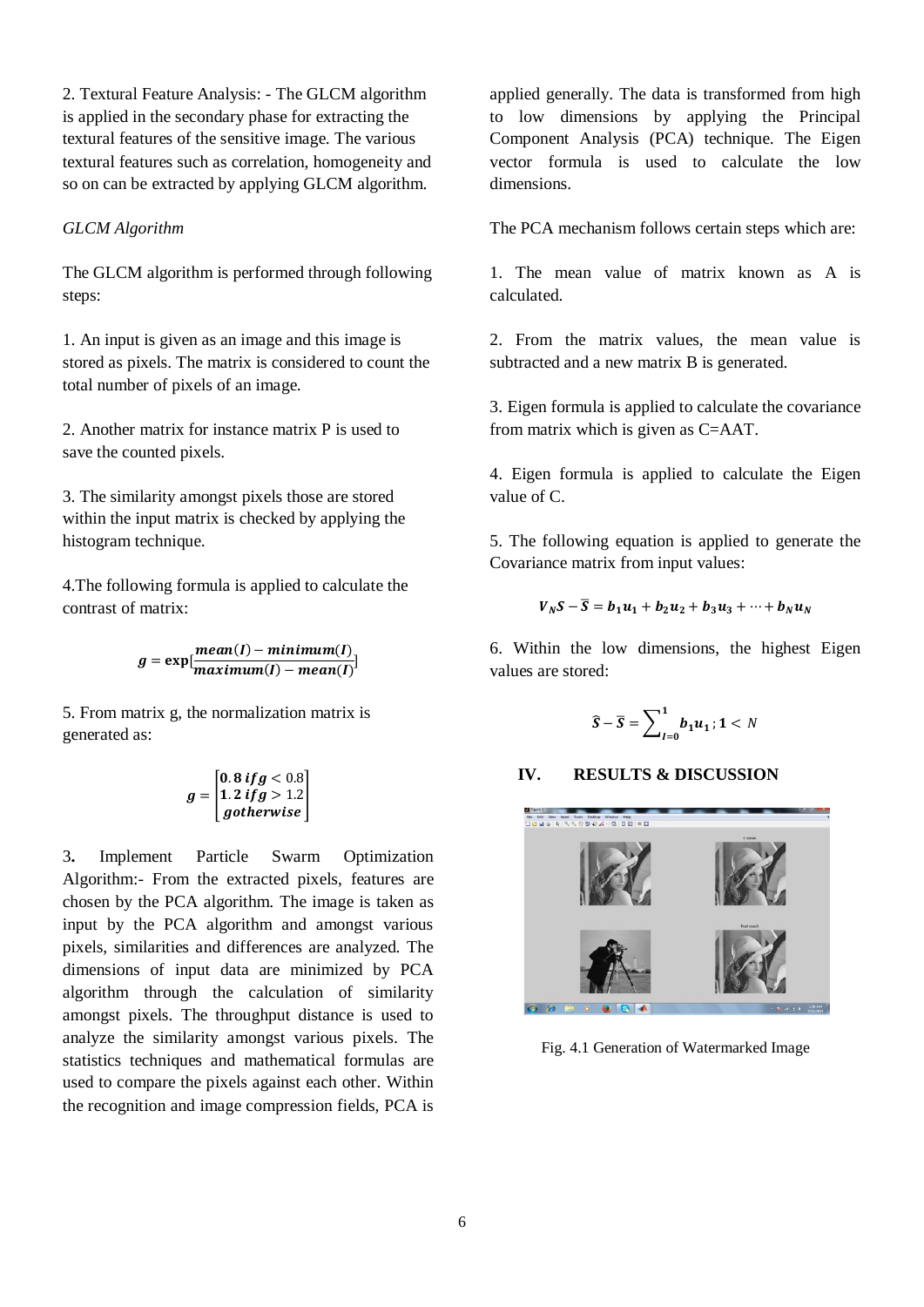

Fig 4.2 Watermark generation with proposed algorithm

In figure 4.2, the GLCM and PCA algorithms are implemented in order to select the scaling factor dynamically and by this factor the watermarked image is generated.



Fig 4.3 Watermark extraction

In figure 4.3, the inverse operation is implemented in order to extract the watermark image from original image. The watermark is shown in the above figure.



Fig 4.4 Watermarked Image

In figure 4.4, the inverse operation is implemented to extract the watermark image from the original image.

Table 4.1 shows the results of the proposed and existing techniques. These results are compared on the basis of the PSNR, MSE, BER and coefficient correlation values.

Table 4.1

**Parameter values Existing Work Values Proposed Work Values Watermarked image PSNR 13.3917 18.0129 MSE 3001.26 2874.83 Correlation Coefficient 0.01 0.01 Entropy 7.9990 7.9989 Contrast Attack PSNR 20.0542 26.0537 MSE 647.22 547.30 Correlation 0.96 0.01**

Result comparison of different images on different parameters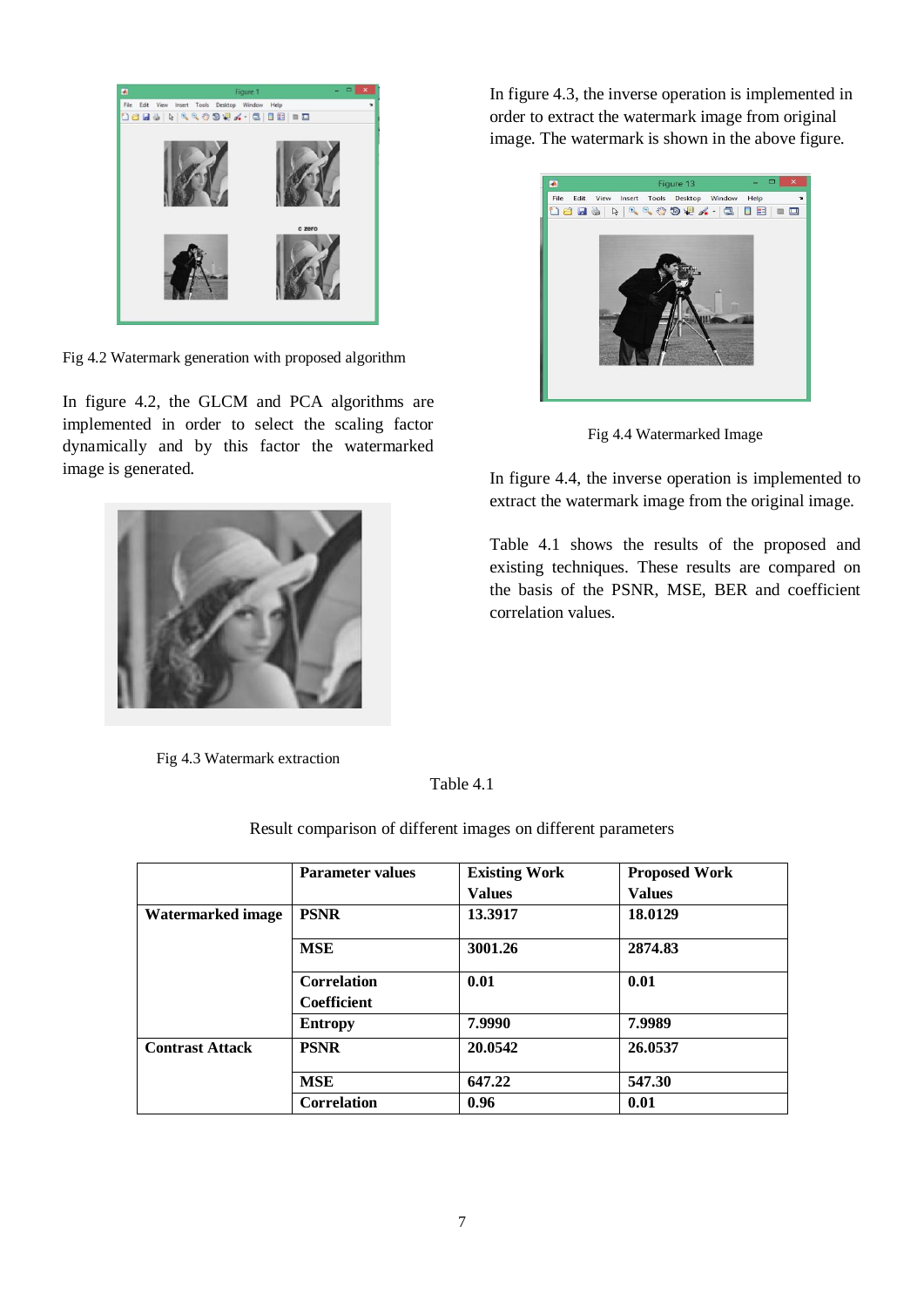|                                | <b>Coefficient</b>                       |              |              |
|--------------------------------|------------------------------------------|--------------|--------------|
|                                | <b>BER</b>                               | 4.2319       | 4.2200       |
| <b>Sharpened Attack</b>        | <b>PSNR</b>                              | 23.6209      | 29.4842      |
|                                | <b>MSE</b>                               | 284.70       | 243.80       |
|                                | <b>Correlation</b><br><b>Coefficient</b> | 0.97         | 0.98         |
|                                | <b>BER</b>                               | 7.003        | 6.9047       |
| Salt & pepper<br><b>Attack</b> | <b>PSNR</b>                              | 22,4476      | 27.484       |
|                                | <b>MSE</b>                               | 373.00       | 293.80       |
|                                | <b>Correlation</b><br><b>Coefficient</b> | 0.96         | 0.91         |
|                                | <b>BER</b>                               | 7.9012       | 7.9036       |
| <b>Decrypted</b> image         | <b>PSNR</b>                              | 13.3848      | 18.0130      |
|                                | <b>MSE</b>                               | 3006.02      | 3274.75      |
|                                | <b>Correlation</b><br>Coefficient        | 0.01         | 0.00         |
|                                | <b>BER</b>                               | 7.6833       | 3.4237       |
| <b>Elapsed</b> time            |                                          | 0.011795 sec | 0.011994 sec |

#### V. CONCLUSION & FUTURE WORK

#### *Conclusion*

This research shows that the digital watermarking is categorized into two categories that are public and private. The secret key is used for identification purpose which should always be present with the user so that digital watermarked images can be retrieved. In order to ensure robustness more secured watermarking techniques are proposed. The licensed based identification technique is implemented in the embedded information. A serial number is used to store the information like customer record. The receiver having legal copyright can easily retrieves the public watermark information. In public watermark includes copyright or licensing information which is used to recognize the patent or copyright of the public watermark information. The relevant information is identified by using watermarking technique. The demands of attaining capacity in the watermarking are very large in the public watermark and the receiver will get more information about copyright with the help of this public watermark. This decreases the requirement of robustness. It involves three basic steps that are embedding, transmissions as well as extraction. In this work, the efficiency of watermarking technique is concluded that, it has capacity to hide all the sensitive information stored in the form of images. GLCM and PCA algorithms are used to improve the work capability of the neural networks by using watermarking techniques. PCA selects the extracted images and GLCM is used to choose the features extracted from the original image. The output of the PCA algorithm is defined by using scaling factor which is further used in the implementation. It has been concluded by performing simulations that the proposed algorithm performs well in terms of PSNR, MSE and Correlation Coefficient values.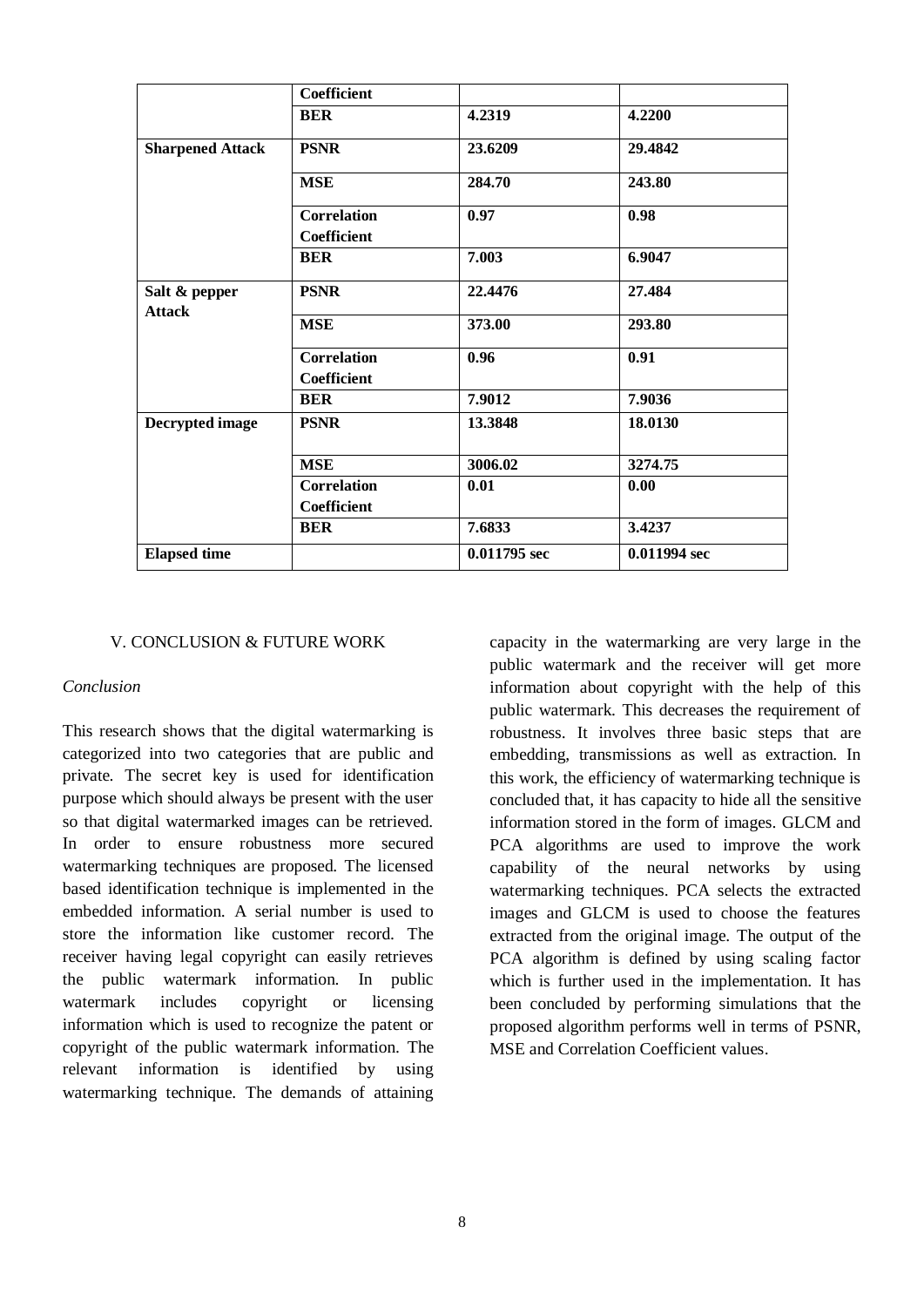#### *Future Work*

There are certain future aspects of the proposed algorithm:-

1. This proposed algorithm can be compared with other existing watermarking algorithms on the various parametric values.

2. This algorithm can be improved by using more secure channel algorithms.

#### VI. REFERENCES

- [1] R. C. Gonzalez & R. E. Woods, "Digital Image Processing", 3rd Edition, Prentice Hall of India, 2009.
- [2] Madhuri A. Joshi, "Digital Image Processing An Algorithmic Approach", Prentice Hall of India, 2010.
- [3] Aisha Ajmal & Ibrahim M. Hussain, "Vehicle Detection Using Morphological Image Processing Technique", IEEE, 2010.
- [4] Y. Yang, Wei, L. Nishikawa, "Micro calcification Classification Assisted by Content Based Image Retrieval for Breast Cancer Diagnosis", IEEE International Conference on Image Processing, Vol. 5, pp. 1-4, 2007.
- [5] Shailendra Kumar Dewangan, "Human Authentication Using Biometric Recognition", International Journal of Computer Science & Engineering Technology (IJCSET), ISSN: 2229- 3345, Vol. 6, No. 4, pp. 240-245, April 2015.
- [6] A. Rattani, N. Poh, and A. Ross, "Analysis of userspecific score characteristics for spoof biometric attacks," in Proc. IEEE Comput. Soc. Conf. Comput. Vis. Pattern Recognit. Workshops (CVPRW), Jun. 2012, pp. 124–129.
- [7] N. Cvejic, "Algorithms for Audio Watermarking and Steganography "Department of Electrical and Information Engineering, University of Oulu, 2004
- [8] A. G. Charles Fung, Walter Godoy Junior, "A Review Study on Image Digital Watermarking," presented at the The Tenth International Conference on Networks, St. Maarten, The Netherlands Antilles, 2011.
- [9] S. Jun and M. S. Alam, "Fragility and Robustness of BinaryPhase-Only-Filter-Based Fragile/Semifragile Digital Image Watermarking," Instrumentation and Measurement, IEEE Transactions on, vol. 57, pp. 595-606, 2008.
- [10] C. De Vleeschouwer, J. F. Delaigle, and B. Macq, "Invisibility and application functionalities in perceptual watermarking an overview," Proceedings of the IEEE, vol. 90, pp. 64-77, 2002.
- [11] A. M. Zeki, A. A. Manaf, C. F. M. Foozy, and S. S. Mahmod, "A Watermarking Authentication System for Medical Images," presented at the World Congress on Engineering and Technology (CET 2011), Shanghai, China, 2011.
- [12] R. F. Olanrewaju, O. O. Khalifa, A.-H. Hashim, A. M. Zeki, and A. A. Aburas "Forgery Detection in Medical Images Using Complex Valued Neural Network (CVNN)," Australian Journal of Basic and Applied Sciences, 2011.
- [13] A. Bamatraf, R. Ibrahim, and M. N. B. M. Salleh " Digital watermarking algorithm using LSB," in Computer Applications and Industrial Electronics (ICCAIE), 2010 International Conference on, 2010, pp. 155-159.
- [14] A. M. Zeki, A. A. Manaf, and M. Zamani, "Bit-Plane Model: Theory and Implementation," in Engineering Conference (EnCon) 2010.
- [15] A. M. Zeki and A. Abdul Manaf "A novel digital watermarking technique based on ISB (Intermediate Significant Bit)," World Academy of Science, Engineering and Technology, vol. 50, pp. 989-996, 2009.
- [16] A. M. Zeki, A. A. Manaf, and S. a. S. Mahmod, "Analysis of ISB watermarking model: block based methods vs embedding repetition methods," presented at the Proceedings of the 9th International Conference on Advances in Mobile Computing and Multimedia, Ho Chi Minh City, Vietnam, 2011.
- [17] Z. Jiang Yong, L. Dong Hong, L. Jiang Zeng, and J. Miao, "A DCT-BASED Digital Watermarking Algorithm for Image," in Industrial Control and Electronics Engineering (ICICEE), 2012 International Conference on, 2012, pp. 1217-1220.
- [18] X. Jun and W. Ying, "Toward a Better Understanding of DCT Coefficients in Watermarking," in Computational Intelligence and Industrial Application, 2008. PACIIA '08. Pacific-Asia Workshop on, 2008, pp. 206-209.
- [19] R. Dubolia, R. Singh, S. S. Bhadoria, and R. Gupta, "Digital Image Watermarking by Using Discrete Wavelet Transform and Discrete Cosine Transform and Comparison Based on PSNR," in Communication Systems and Network Technologies (CSNT), 2011 International Conference on, 2011, pp. 593-596.